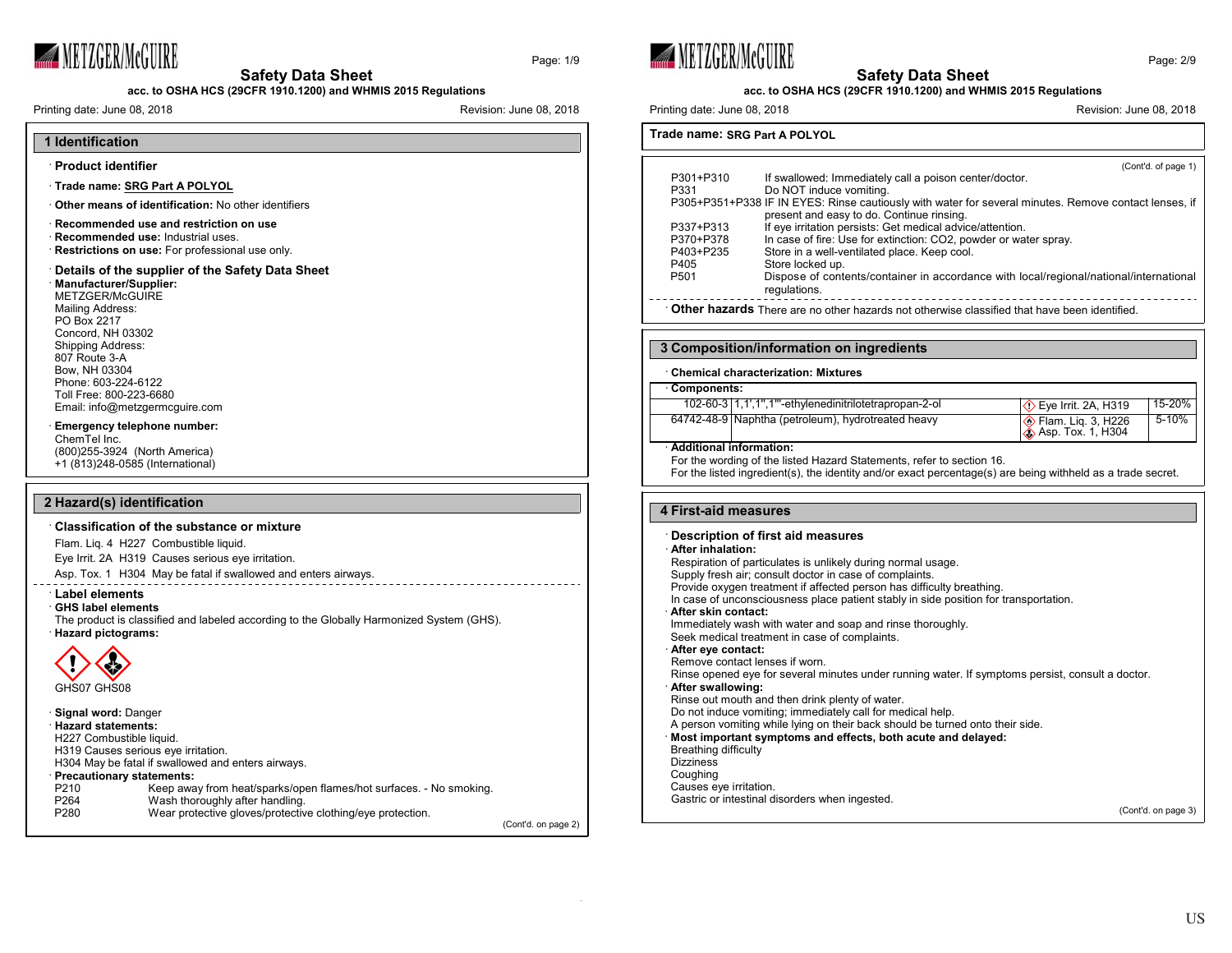

Page: 3/9



# **acc. to OSHA HCS (29CFR 1910.1200) and WHMIS 2015 Regulations**

Printing date: June 08, 2018 Revision: June 08, 2018

# **Trade name: SRG Part A POLYOL**

(Cont'd. of page 2)

Nausea in case of ingestion. Unconsciousness

· **Danger:**

Danger of impaired breathing.

May be fatal if swallowed and enters airways.

· **Indication of any immediate medical attention and special treatment needed:**

Medical supervision for at least 48 hours.

If swallowed or in case of vomiting, danger of entering the lungs.

If necessary oxygen respiration treatment.

Later observation for pneumonia and pulmonary edema.

#### **5 Fire-fighting measures**

#### · **Extinguishing media**

· **Suitable extinguishing agents:**

CO2, extinguishing powder or water spray. Fight larger fires with water spray.

· **For safety reasons unsuitable extinguishing agents:** Water stream.

# · **Special hazards arising from the substance or mixture**

Formation of toxic gases is possible during heating or in case of fire.

· **Advice for firefighters**

# · **Protective equipment:**

Wear self-contained respiratory protective device. Wear fully protective suit.

### **6 Accidental release measures**

# · **Personal precautions, protective equipment and emergency procedures** Use respiratory protective device against the effects of fumes/dust/aerosol.

Ensure adequate ventilation.

Wear protective equipment. Keep unprotected persons away. Particular danger of slipping on leaked/spilled product.

· **Environmental precautions**

Do not allow to enter sewers/ surface or ground water.

Inform respective authorities in case of seepage into water course or sewage system.

# · **Methods and material for containment and cleaning up**

Absorb with liquid-binding material (sand, diatomite, acid binders, universal binders, sawdust). Send for recovery or disposal in suitable receptacles.

### · **Reference to other sections**

See Section 7 for information on safe handling. See Section 8 for information on personal protection equipment. See Section 13 for disposal information.

## **7 Handling and storage**

· **Handling**

· **Precautions for safe handling:** Avoid splashes or spray in enclosed areas.

(Cont'd. on page 4)





#### **acc. to OSHA HCS (29CFR 1910.1200) and WHMIS 2015 Regulations**

Printing date: June 08, 2018 **Revision: 1999** Revision: June 08, 2018

**Trade name: SRG Part A POLYOL**

(Cont'd. of page 3)

Use only in well ventilated areas. · **Information about protection against explosions and fires:** No special measures required.

#### · **Conditions for safe storage, including any incompatibilities**

- · **Requirements to be met by storerooms and receptacles:**
- Avoid storage near extreme heat, ignition sources or open flame.

Use only receptacles specifically permitted for this substance/product.

· **Information about storage in one common storage facility:**

Store away from foodstuffs.

Store away from oxidizers, strong acids, strong bases.

- · **Further information about storage conditions:** Store in cool, dry conditions in well sealed receptacles.
- · **Specific end use(s)** No relevant information available.

## **8 Exposure controls/personal protection**

#### · **Control parameters**

· **Components with limit values that require monitoring at the workplace:**

The product does not contain any relevant quantities of materials with critical values that have to be monitored at the workplace.

#### · **Exposure controls**

#### · **General protective and hygienic measures:**

The usual precautionary measures for handling chemicals should be followed.

Keep away from foodstuffs, beverages and feed.

Wash hands before breaks and at the end of work.

Do not inhale gases / fumes / aerosols.

Avoid contact with the eyes and skin.

· **Engineering controls:** No relevant information available.

### · **Breathing equipment:**

Not required under normal conditions of use.

For spills, respiratory protection may be advisable.

Use suitable respiratory protective device in case of insufficient ventilation.

· **Protection of hands:**



The glove material has to be impermeable and resistant to the product/ the substance/ the preparation.



# Safety glasses

**Body protection:** Protective work clothing

· **Limitation and supervision of exposure into the environment** No relevant information available.

# **9 Physical and chemical properties**

(Cont'd. on page 5)

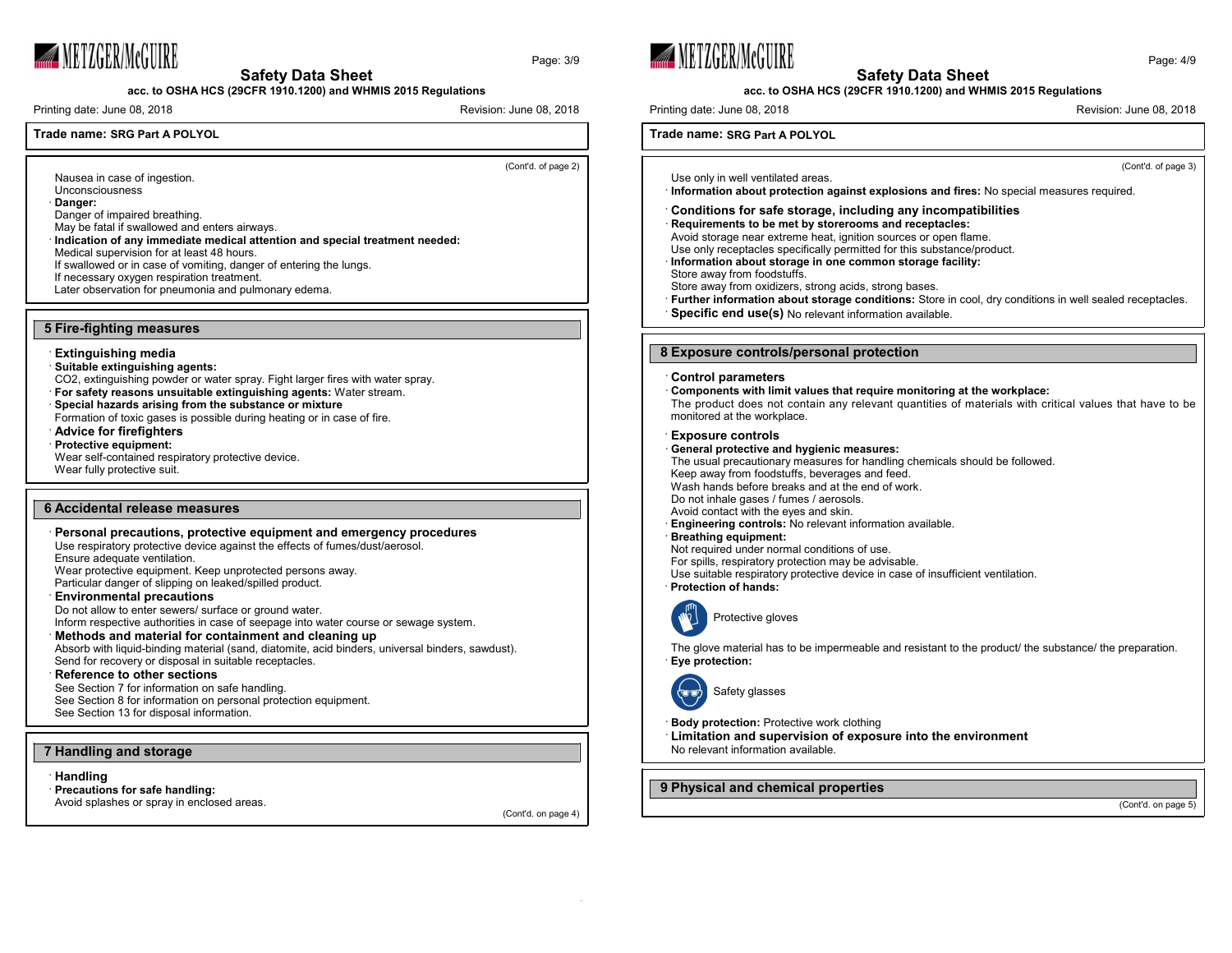

Page: 5/9

**acc. to OSHA HCS (29CFR 1910.1200) and WHMIS 2015 Regulations**

Printing date: June 08, 2018 **Revision: June 08, 2018** Revision: June 08, 2018

### **Trade name: SRG Part A POLYOL**

|                                                       |                                                            | (Cont'd. of page 4) |  |
|-------------------------------------------------------|------------------------------------------------------------|---------------------|--|
| Information on basic physical and chemical properties |                                                            |                     |  |
| · Appearance:                                         |                                                            |                     |  |
| Form:<br>Color:                                       | Liquid                                                     |                     |  |
| · Odor:                                               | <b>Black</b><br>Characteristic                             |                     |  |
| Odor threshold:                                       | Not determined.                                            |                     |  |
| · pH-value:                                           | Not determined                                             |                     |  |
| · Melting point/Melting range:                        | Not determined.                                            |                     |  |
| Boiling point/Boiling range:                          | Not determined.                                            |                     |  |
| · Flash point:                                        | $>60.6$ °C ( $>141.1$ °F)                                  |                     |  |
| · Flammability (solid, gaseous):                      | Not applicable.                                            |                     |  |
| Auto-ignition temperature:                            | Not determined                                             |                     |  |
| Decomposition temperature:                            | Not determined.                                            |                     |  |
| Danger of explosion:                                  | Product does not present an explosion hazard.              |                     |  |
| <b>Explosion limits</b>                               |                                                            |                     |  |
| Lower:                                                | Not determined                                             |                     |  |
| Upper:                                                | Not determined.                                            |                     |  |
| Oxidizing properties:                                 | Non-oxidizing.                                             |                     |  |
| · Vapor pressure:                                     | Not determined.                                            |                     |  |
| · Density:                                            |                                                            |                     |  |
| <b>Relative density:</b>                              | $0.98$ (water=1)                                           |                     |  |
| Vapor density:<br><b>Evaporation rate:</b>            | $>1$ (air=1)<br>Not determined.                            |                     |  |
|                                                       |                                                            |                     |  |
| · Solubility in / Miscibility with<br>Water:          | Slightly soluble.                                          |                     |  |
|                                                       |                                                            |                     |  |
|                                                       | · Partition coefficient (n-octanol/water): Not determined. |                     |  |
| · Viscosity                                           |                                                            |                     |  |
| Dynamic:                                              | Not determined.                                            |                     |  |
| Kinematic:<br><b>Other information</b>                | Not determined.                                            |                     |  |
|                                                       | No relevant information available.                         |                     |  |

# **10 Stability and reactivity**

**Reactivity:** No relevant information available. · **Chemical stability:** Stable under normal temperatures and pressures. · **Thermal decomposition / conditions to be avoided:** No decomposition if used and stored according to specifications. · **Possibility of hazardous reactions** Toxic fumes may be released if heated above the decomposition point. Reacts with strong acids and alkali. Reacts with strong oxidizing agents.

(Cont'd. on page 6)





Eve contact.

Skin contact.

· **Germ cell mutagenicity:** Based on available data, the classification criteria are not met.

· **Carcinogenicity:** Based on available data, the classification criteria are not met.

· **Reproductive toxicity:** Based on available data, the classification criteria are not met.

· **STOT-single exposure:** Based on available data, the classification criteria are not met.

· **STOT-repeated exposure:** Based on available data, the classification criteria are not met.

· **Aspiration hazard:** May be fatal if swallowed and enters airways.

# **12 Ecological information**

## · **Toxicity**

· **Aquatic toxicity** Harmful to aquatic life with long lasting effects.

- · **Persistence and degradability** Not easily biodegradable
- · **Bioaccumulative potential:** No relevant information available.
- · **Mobility in soil:** No relevant information available.
- · **Ecotoxical effects:**
- **Remark:** Toxic for fish

(Cont'd. on page 7)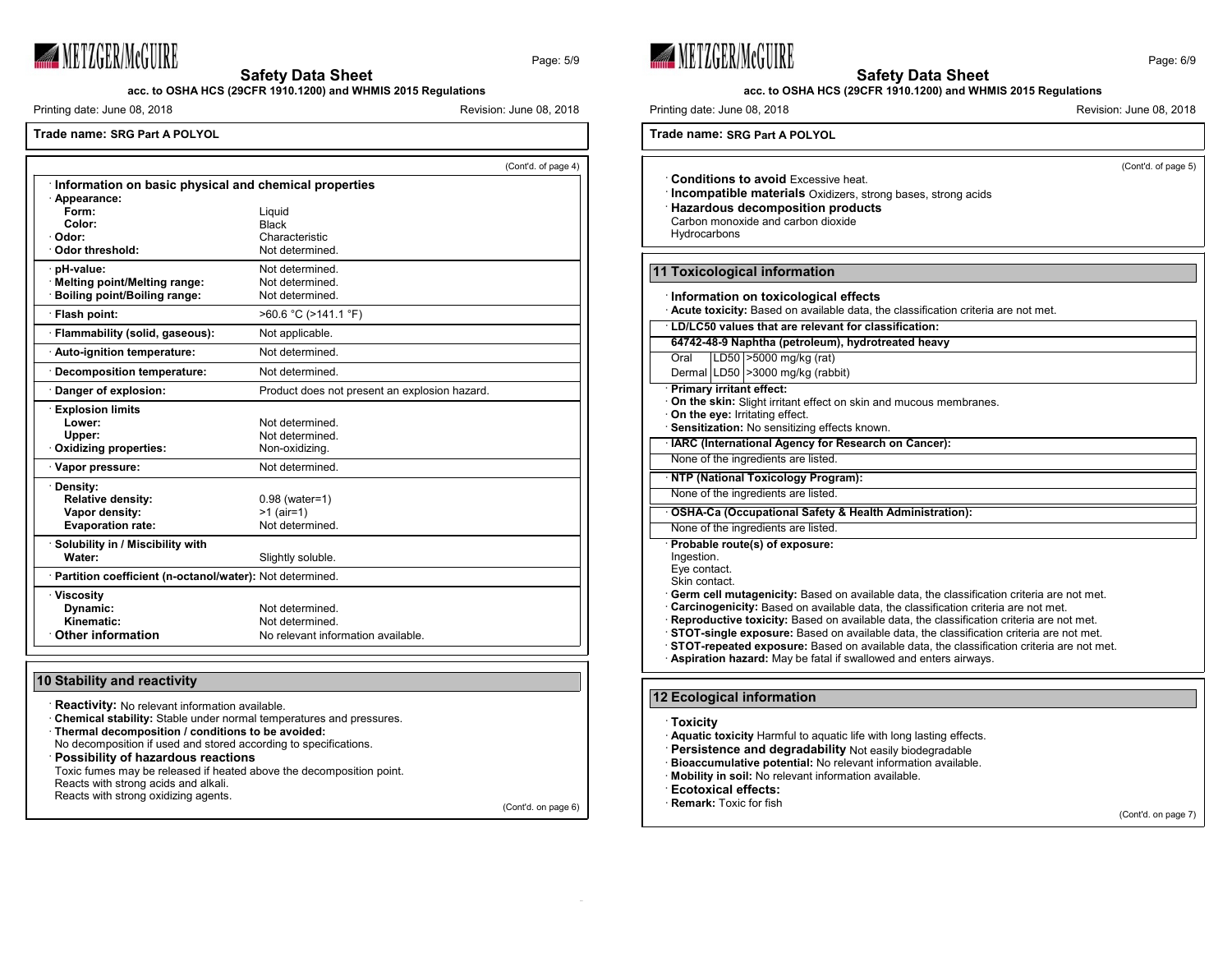

**acc. to OSHA HCS (29CFR 1910.1200) and WHMIS 2015 Regulations**

Printing date: June 08, 2018 **Revision: June 08, 2018** Revision: June 08, 2018

**Trade name: SRG Part A POLYOL**

(Cont'd. of page 6)

Page: 7/9

· **Additional ecological information**

- · **General notes:** Do not allow product to reach ground water, water course or sewage system.
- · **Results of PBT and vPvB assessment**
- · **PBT:** Not applicable.
- · **vPvB:** Not applicable.
- · **Other adverse effects** No relevant information available.

# **13 Disposal considerations**

#### · **Waste treatment methods**

#### · **Recommendation:**

Can be disposed of with household garbage after solidification following consultation with the waste disposal facility operator and the pertinent authorities and adhering to the necessary technical regulations. The user of this material has the responsibility to dispose of unused material, residues and containers in compliance with all relevant local, state and federal laws and regulations regarding treatment, storage and disposal for hazardous and nonhazardous wastes.

# · **Uncleaned packagings**

· **Recommendation:** Disposal must be made according to official regulations.

| 14 Transport information     |                                                  |
|------------------------------|--------------------------------------------------|
| · UN-Number                  |                                                  |
| $\cdot$ DOT                  | NA1993                                           |
| <b>ADR, IMDG, IATA</b>       | Not regulated.                                   |
| · UN proper shipping name    |                                                  |
| $\cdot$ DOT                  | Combustible liquid, n.o.s. (Naphtha (petroleum), |
|                              | hydrotreated heavy)                              |
| <b>ADR, IMDG, IATA</b>       | Not regulated.                                   |
| Transport hazard class(es)   |                                                  |
| $\cdot$ DOT                  |                                                  |
|                              |                                                  |
| · Class                      | 3                                                |
| · Label                      | 3                                                |
| <b>ADR, IMDG, IATA</b>       |                                                  |
| · Class                      | Not regulated.                                   |
| · Packing group              |                                                  |
| $\cdot$ DOT                  | $\mathbf{III}$                                   |
| <b>ADR, IMDG, IATA</b>       | Not regulated.                                   |
| <b>Environmental hazards</b> |                                                  |
| · Marine pollutant:          | No                                               |
|                              | (Cont'd. on page 8)                              |



· **DOT**

**mixture**

· **SARA**





# **acc. to OSHA HCS (29CFR 1910.1200) and WHMIS 2015 Regulations**

Printing date: June 08, 2018 **Revision: 1999** Revision: June 08, 2018

**Trade name: SRG Part A POLYOL**

(Cont'd. of page 7) **Special precautions for user** Not applicable. · **Transport in bulk according to Annex II of MARPOL73/78** and the IBC Code Not applicable. · **Transport/Additional information: Remarks:** Transport labeling is not required for non-bulk single package shipments by motor vehicle, rail car or aircraft. Bulk packaging consists of a maximum capacity of greater than 450L (119 gallons) for a liquid and a maximum net mass greater than 400kg (882 pounds) for a solid. **15 Regulatory information** · **Safety, health and environmental regulations/legislation specific for the substance or** · **United States (USA)** · **Section 302 (extremely hazardous substances):** None of the ingredients are listed. · **Section 355 (extremely hazardous substances):** None of the ingredients are listed. · **Section 313 (Specific toxic chemical listings):** None of the ingredients are listed. · **TSCA (Toxic Substances Control Act)** All ingredients are listed. · **Proposition 65 (California)** · **Chemicals known to cause cancer:** None of the ingredients are listed.

· **Chemicals known to cause developmental toxicity for females:** None of the ingredients are listed.

· **Chemicals known to cause developmental toxicity for males:** None of the ingredients are listed. · **Chemicals known to cause developmental toxicity:**

Present in trace quantities. 872-50-4 N-methyl-2-pyrrolidone · **EPA (Environmental Protection Agency):** None of the ingredients are listed.

· **IARC (International Agency for Research on Cancer):**

None of the ingredients are listed.

(Cont'd. on page 9)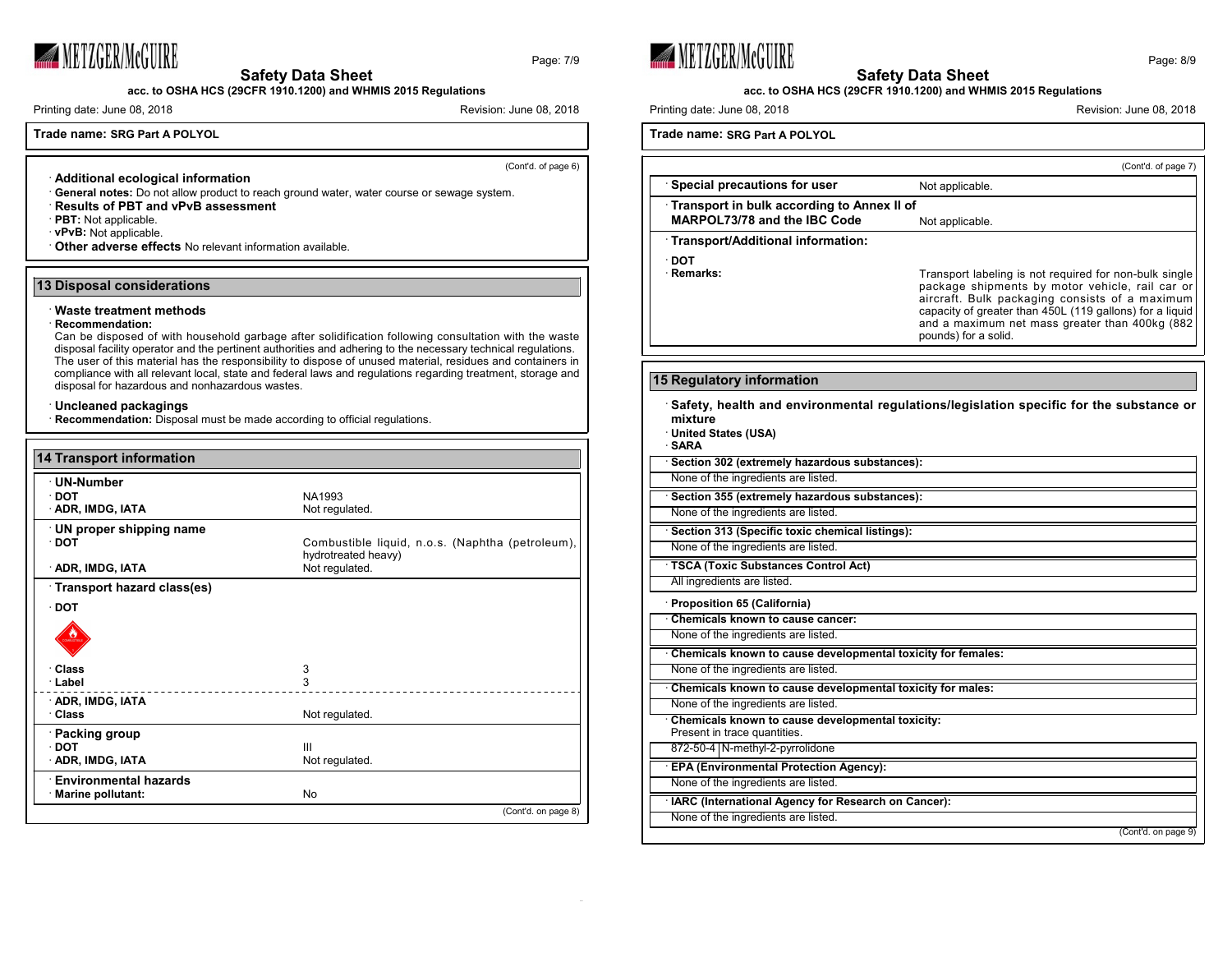

**acc. to OSHA HCS (29CFR 1910.1200) and WHMIS 2015 Regulations**

Printing date: June 08, 2018 **Revision: June 08, 2018** Revision: June 08, 2018

**Trade name: SRG Part A POLYOL**

(Cont'd. of page 8)

Page: 9/9

· **Canadian Domestic Substances List (DSL) (Substances not listed.):** All ingredients are listed.

### **16 Other information**

This information is based on our present knowledge. However, this shall not constitute a guarantee for any specific product features and shall not establish a legally valid contractual relationship.

### · **Abbreviations and acronyms:**

| , www.c.uc.on.com.c.uc.on/                                                                             |
|--------------------------------------------------------------------------------------------------------|
| ADR: European Agreement concerning the International Carriage of Dangerous Goods by Road               |
| IMDG: International Maritime Code for Dangerous Goods                                                  |
| DOT: US Department of Transportation                                                                   |
| IATA: International Air Transport Association                                                          |
| CAS: Chemical Abstracts Service (division of the American Chemical Society)                            |
| LC50: Lethal concentration, 50 percent                                                                 |
| LD50: Lethal dose, 50 percent                                                                          |
| PBT: Persistant, Bio-accumulable, Toxic                                                                |
| vPvB: very Persistent and very Bioaccumulative                                                         |
| OSHA: Occupational Safety & Health Administration                                                      |
| Flam. Lig. 3: Flammable liguids - Category 3                                                           |
| Flam. Lig. 4: Flammable liguids - Category 4                                                           |
| Eye Irrit. 2A: Serious eye damage/eye irritation - Category 2A                                         |
| Asp. Tox. 1: Aspiration hazard - Category 1                                                            |
| · Sources                                                                                              |
| Website, European Chemicals Agency (echa.europa.eu)                                                    |
| Website, US EPA Substance Registry Services (ofmpub.epa.gov/sor internet/registry/substreg/home/       |
| overview/home.do)                                                                                      |
| Website, Chemical Abstracts Registry, American Chemical Society (www.cas.org)                          |
|                                                                                                        |
| Patty's Industrial Hygiene, 6th ed., Rose, Vernon, ed. ISBN: 978-0-470-07488-6                         |
| Casarett and Doull's Toxicology: The Basic Science of Poisons, 8th Ed., Klaasen, Curtis D., ed., ISBN: |
| 978-0-07-176923-5.                                                                                     |
| Safety Data Sheets, Individual Manufacturers                                                           |
|                                                                                                        |
| SDS Prepared by:                                                                                       |
| ChemTel Inc.                                                                                           |
| 1305 North Florida Avenue                                                                              |
|                                                                                                        |
| Tampa, Florida USA 33602-2902                                                                          |
| Toll Free North America 1-888-255-3924 Intl. +01 813-248-0573                                          |
| Website: www.chemtelinc.com                                                                            |
|                                                                                                        |

**WETZGER/McGUIRE** 



#### **acc. to OSHA HCS (29CFR 1910.1200) and WHMIS 2015 Regulations**

Printing date: June 08, 2018 **Revision: 1999** Revision: June 08, 2018

# · **Product identifier**

**1 Identification**

· **Trade name: SRG Part B ISO**

· **Other means of identification:** No other identifiers

# · **Recommended use and restriction on use**

- · **Recommended use:** Industrial uses.
- · **Restrictions on use:** For professional use only.

## · **Details of the supplier of the Safety Data Sheet**

· **Manufacturer/Supplier:** METZGER/McGUIRE Mailing Address: PO Box 2217 Concord, NH 03302 Shipping Address: 807 Route 3-A Bow, NH 03304 Phone: 603-224-6122 Toll Free: 800-223-6680 Email: info@metzgermcguire.com

# · **Emergency telephone number:**

ChemTel Inc. (800)255-3924 (North America) +1 (813)248-0585 (International)

## **2 Hazard(s) identification**

#### · **Classification of the substance or mixture**

Acute Tox. 4 H332 Harmful if inhaled. Skin Irrit. 2 H315 Causes skin irritation.

- Eye Irrit. 2A H319 Causes serious eye irritation.
- Resp. Sens. 1 H334 May cause allergy or asthma symptoms or breathing difficulties if inhaled.
- Skin Sens. 1 H317 May cause an allergic skin reaction.
- Carc. 2 H351 Suspected of causing cancer.
- STOT SE 3 H335 May cause respiratory irritation.
- STOT RE 2 H373 May cause damage to organs through prolonged or repeated exposure.

# · **Label elements**

- · **GHS label elements**
- The product is classified and labeled according to the Globally Harmonized System (GHS). · **Hazard pictograms:**



· **Signal word:** Danger

· **Hazard statements:**

(Cont'd. on page 2)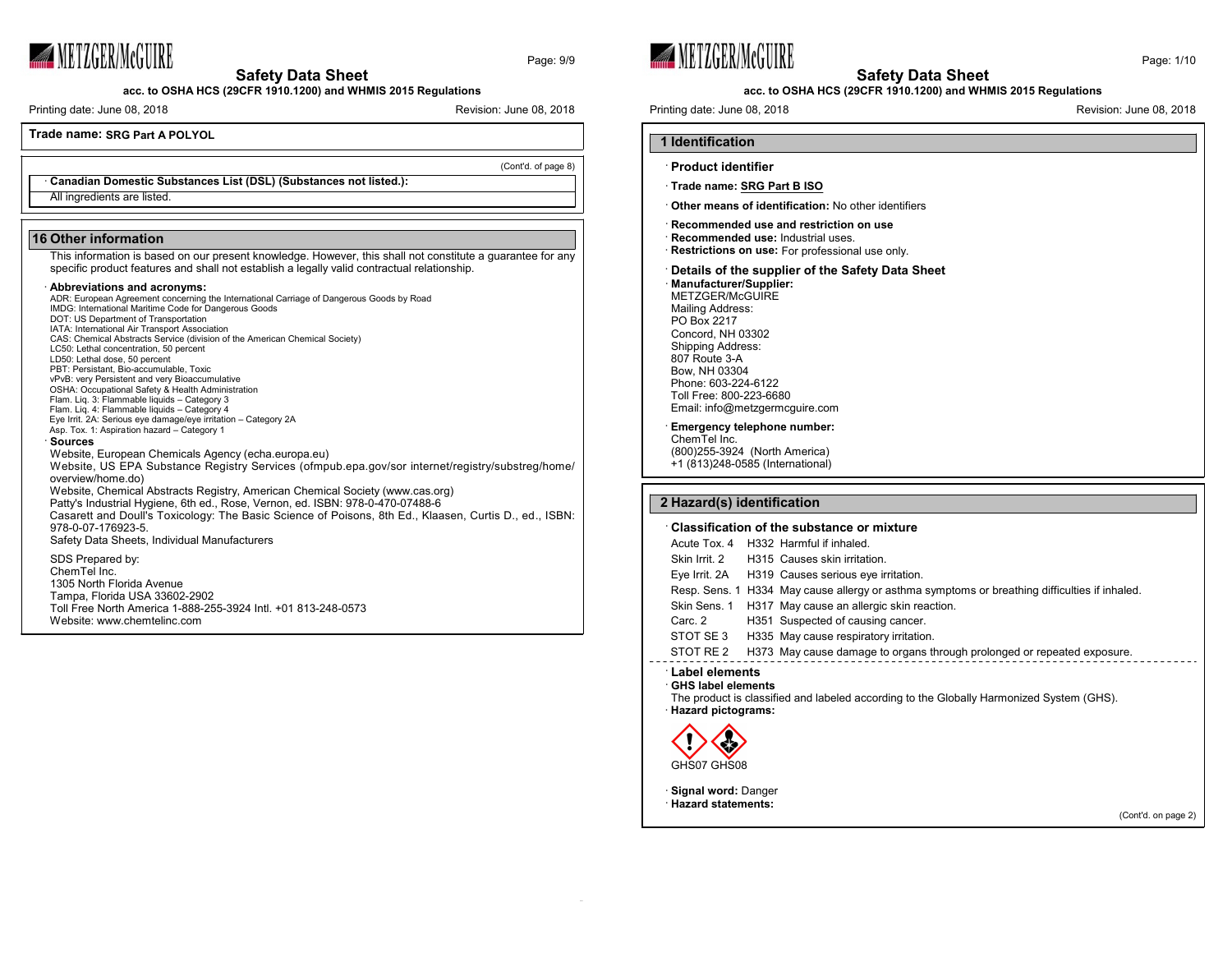

**acc. to OSHA HCS (29CFR 1910.1200) and WHMIS 2015 Regulations**

Printing date: June 08, 2018 **Revision: 1999** Revision: June 08, 2018

Page: 2/10

(Cont'd. of page 1)

# **Trade name: SRG Part B ISO**

| H332 Harmful if inhaled.            | (COIILU. OI paye 1)                                                                                   |
|-------------------------------------|-------------------------------------------------------------------------------------------------------|
| H315 Causes skin irritation.        |                                                                                                       |
| H319 Causes serious eye irritation. |                                                                                                       |
|                                     | H334 May cause allergy or asthma symptoms or breathing difficulties if inhaled.                       |
|                                     | H317 May cause an allergic skin reaction.                                                             |
| H351 Suspected of causing cancer.   |                                                                                                       |
|                                     | H335 May cause respiratory irritation.                                                                |
|                                     | H373 May cause damage to organs through prolonged or repeated exposure.                               |
| Precautionary statements:           |                                                                                                       |
| P <sub>201</sub>                    | Obtain special instructions before use.                                                               |
| P202                                | Do not handle until all safety precautions have been read and understood.                             |
| P260                                | Do not breathe mist/vapors/spray.                                                                     |
| P264                                | Wash thoroughly after handling.                                                                       |
| P271                                | Use only outdoors or in a well-ventilated area.                                                       |
| P272                                | Contaminated work clothing must not be allowed out of the workplace.                                  |
| P280                                | Wear protective gloves/protective clothing/eye protection.                                            |
| P <sub>285</sub>                    | In case of inadequate ventilation wear respiratory protection.                                        |
| P302+P352                           | If on skin: Wash with plenty of soap and water.                                                       |
| P304+P340                           |                                                                                                       |
|                                     | IF INHALED: Remove person to fresh air and keep comfortable for breathing.                            |
|                                     | P305+P351+P338 IF IN EYES: Rinse cautiously with water for several minutes. Remove contact lenses, if |
|                                     | present and easy to do. Continue rinsing.                                                             |
| P308+P313                           | IF exposed or concerned: Get medical advice/attention.                                                |
| P312                                | Call a poison center/doctor if you feel unwell.                                                       |
| P333+P313                           | If skin irritation or rash occurs: Get medical advice/attention.                                      |
| P337+P313                           | If eye irritation persists: Get medical advice/attention.                                             |
| P342+P311                           | If experiencing respiratory symptoms: Call a poison center/doctor.                                    |
| P362+P364                           | Take off contaminated clothing and wash it before reuse.                                              |
| P403+P233                           | Store in a well-ventilated place. Keep container tightly closed.                                      |
| P405                                | Store locked up.                                                                                      |
| P501                                | Dispose of contents/container in accordance with local/regional/national/international                |
|                                     | regulations.                                                                                          |
|                                     |                                                                                                       |

· **Other hazards** There are no other hazards not otherwise classified that have been identified.

#### **3 Composition/information on ingredients** · **Chemical characterization: Mixtures** · **Components:** 9016-87-9 diphenylmethanediisocyanate,isomeres and homologues Resp. Sens. 1, H334; STOT RE 2, H373 Acute Tox. 4, H332; Skin Irrit. 2, H315; Eye Irrit. 2A, H319; Skin Sens. 1, H317; STOT SE 3, H335 36-43% 101-68-8 4,4'-methylenediphenyl diisocyanate Resp. Sens. 1, H334; Carc. 2, H351; STOT RE 2, H373  $\langle \cdot \rangle$  Acute Tox. 4, H332; Skin Irrit. 2, H315; Eye Irrit. 2A, H319; Skin Sens. 1, H317; STOT SE 3, H335 23-30% · **Additional information:** For the wording of the listed Hazard Statements, refer to section 16. For the listed ingredient(s), the identity and/or exact percentage(s) are being withheld as a trade secret.

(Cont'd. on page 3)





**acc. to OSHA HCS (29CFR 1910.1200) and WHMIS 2015 Regulations**

Printing date: June 08, 2018 **Revision: 1999** Revision: June 08, 2018

**Trade name: SRG Part B ISO**

(Cont'd. of page 2)

#### **4 First-aid measures** · **Description of first aid measures** · **After inhalation:** Supply fresh air and to be sure to call for a doctor. Provide oxygen treatment if affected person has difficulty breathing. In case of irregular breathing or respiratory arrest provide artificial respiration. In case of unconsciousness place patient stably in side position for transportation. · **After skin contact:** Immediately remove any clothing soiled by the product. Immediately wash with water and soap and rinse thoroughly. If skin irritation continues, consult a doctor. · **After eye contact:** Remove contact lenses if worn. Rinse opened eye for several minutes under running water. If symptoms persist, consult a doctor. · **After swallowing:** Rinse out mouth and then drink plenty of water. Do not induce vomiting; immediately call for medical help. · **Most important symptoms and effects, both acute and delayed:** Asthma attacks Headache Breathing difficulty Coughing Allergic reactions Irritant to skin and mucous membranes. Causes eye irritation. May cause respiratory irritation. Gastric or intestinal disorders when ingested. Nausea in case of ingestion. · **Danger:** Danger of impaired breathing. Harmful if inhaled. May cause damage to organs through prolonged or repeated exposure. May cause cancer. · **Indication of any immediate medical attention and special treatment needed:** Contains isocyanates. Consult literature for specific antidotes. Severe allergic skin reaction, bronchial spasms and anaphylactic shock are possible. Medical supervision for at least 48 hours. If necessary oxygen respiration treatment. Later observation for pneumonia and pulmonary edema. Treat skin and mucous membrane with antihistamine and corticoid preparations. In cases of irritation to the lungs, initial treatment with cortical steroid inhalants.

# **5 Fire-fighting measures**

# · **Extinguishing media**

- · **Suitable extinguishing agents:**
- CO2, extinguishing powder or water spray. Fight larger fires with water spray.
- · **For safety reasons unsuitable extinguishing agents:** Water stream.

(Cont'd. on page 4)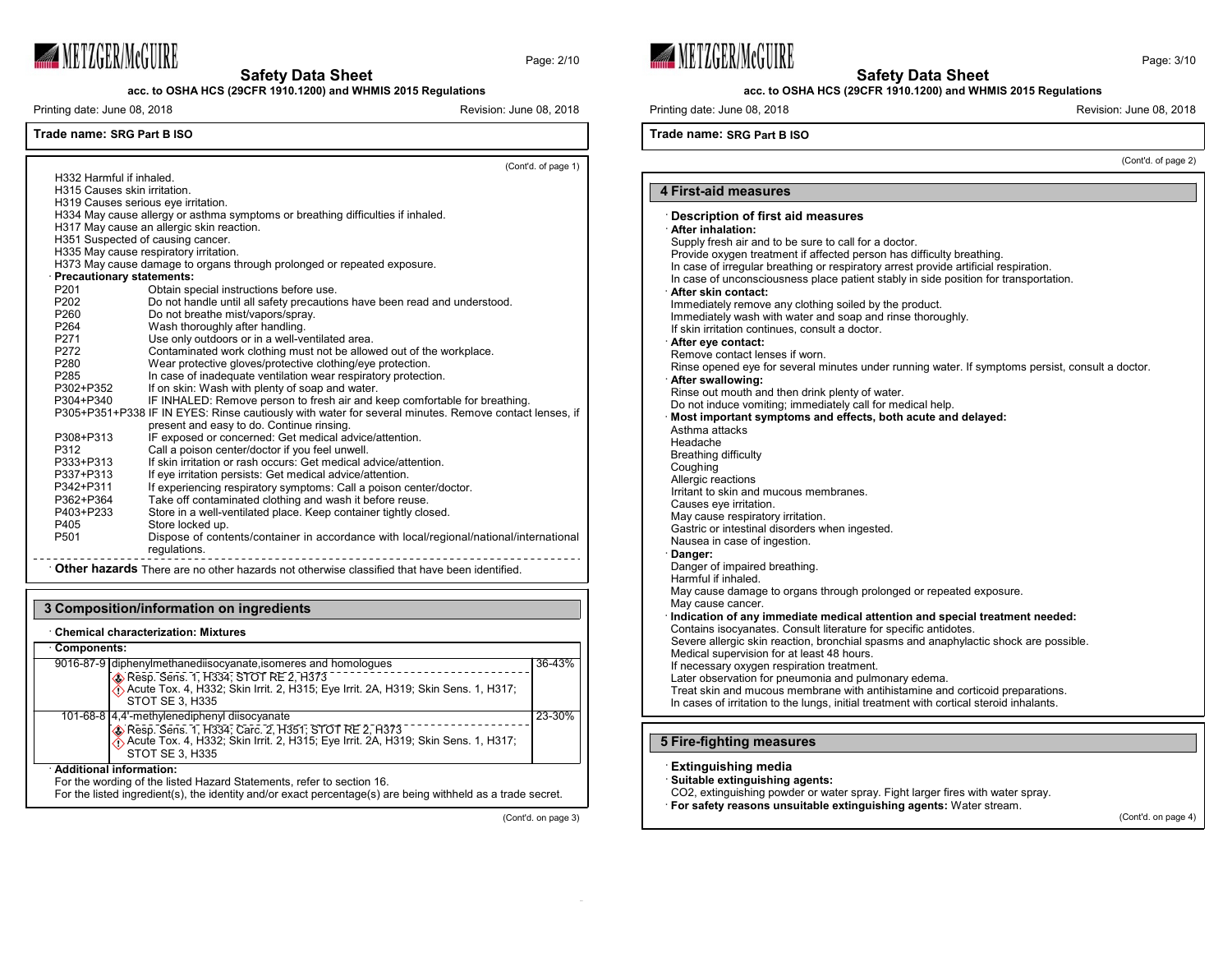

**acc. to OSHA HCS (29CFR 1910.1200) and WHMIS 2015 Regulations**

Printing date: June 08, 2018 Revision: June 08, 2018

# **Trade name: SRG Part B ISO**

(Cont'd. of page 3)

(Cont'd. on page 5)

Page: 4/10

· **Special hazards arising from the substance or mixture** During heating or in case of fire poisonous gases are produced. · **Advice for firefighters** · **Protective equipment:** Wear self-contained respiratory protective device. Do not inhale explosion gases or combustion gases. Wear fully protective suit.

# **6 Accidental release measures**

· **Personal precautions, protective equipment and emergency procedures** Use respiratory protective device against the effects of fumes/dust/aerosol.

Wear protective equipment. Keep unprotected persons away.

Ensure adequate ventilation. Isolate area and prevent access.

#### · **Environmental precautions**

Do not allow undiluted product or large quantities of it to reach ground water, water course or sewage system.

# · **Methods and material for containment and cleaning up**

Absorb with liquid-binding material (sand, diatomite, acid binders, universal binders, sawdust). Send for recovery or disposal in suitable receptacles.

#### · **Reference to other sections**

See Section 7 for information on safe handling. See Section 8 for information on personal protection equipment. See Section 13 for disposal information.

## **7 Handling and storage**

### · **Handling**

· **Precautions for safe handling:** Avoid splashes or spray in enclosed areas. Use only in well ventilated areas. Avoid breathing mist, vapors, or spray. Avoid contact with the eyes and skin. · **Information about protection against explosions and fires:** Keep respiratory protective device available. · **Conditions for safe storage, including any incompatibilities** · **Requirements to be met by storerooms and receptacles:** Avoid storage near extreme heat, ignition sources or open flame. · **Information about storage in one common storage facility:**

Store away from foodstuffs. Store away from oxidizers, strong acids, strong bases. · **Further information about storage conditions:** Store in cool, dry conditions in well sealed receptacles.

Protect from humidity and water. · **Specific end use(s)** No relevant information available.





**acc. to OSHA HCS (29CFR 1910.1200) and WHMIS 2015 Regulations**

Printing date: June 08, 2018 **Revision: 1999** Revision: June 08, 2018

**Trade name: SRG Part B ISO**

(Cont'd. of page 4)

# **8 Exposure controls/personal protection** · **Control parameters** · **Components with limit values that require monitoring at the workplace: 101-68-8 4,4'-methylenediphenyl diisocyanate** PEL (USA) Ceiling limit value: 0.2 mg/m<sup>3</sup>, 0.02 ppm REL (USA)  $\vert$  Long-term value: 0.05 mg/m<sup>3</sup>, 0.005 ppm Ceiling limit value: 0.2<sup>\*</sup> mg/m<sup>3</sup>, 0.02<sup>\*</sup> ppm \*10-min TLV (USA)  $\vert$  Long-term value: 0.051 mg/m<sup>3</sup>, 0.005 ppm EL (Canada) Long-term value: 0.005 ppm Ceiling limit value: 0.01 ppm Skin; S(R) EV (Canada) Long-term value: 0.005 ppm Ceiling limit value: 0.02 ppm LMPE (Mexico) Long-term value: 0.005 ppm

# · **Exposure controls**

· **General protective and hygienic measures:**

The usual precautionary measures for handling chemicals should be followed.

Keep away from foodstuffs, beverages and feed.

Immediately remove all soiled and contaminated clothing. Wash hands before breaks and at the end of work.

Do not inhale gases / fumes / aerosols. Avoid contact with the eyes and skin.

- · **Engineering controls:** No relevant information available.
- · **Breathing equipment:**



Combined Organic Vapor and Particulate Respirator is recommended for use during all processing activities.

· **Protection of hands:**



Protective gloves

The glove material has to be impermeable and resistant to the product/ the substance/ the preparation. · **Eye protection:**



Safety glasses

**Body protection:** Protective work clothing

· **Limitation and supervision of exposure into the environment**

No relevant information available.

· **Risk management measures** No relevant information available.

(Cont'd. on page 6)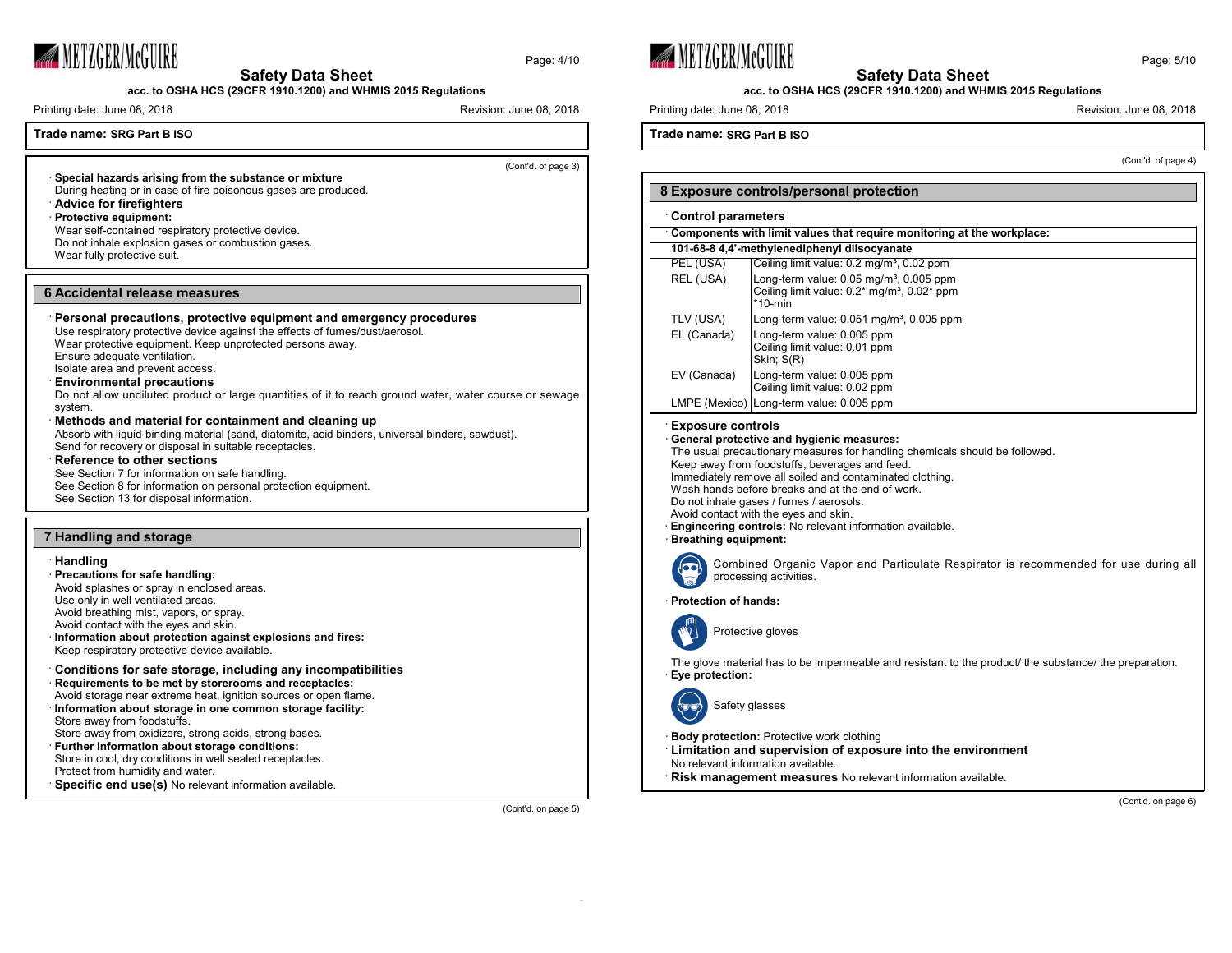

Page: 6/10

**acc. to OSHA HCS (29CFR 1910.1200) and WHMIS 2015 Regulations**

Printing date: June 08, 2018 **Revision: 1999** Revision: June 08, 2018

**Trade name: SRG Part B ISO**

(Cont'd. of page 5)

| 9 Physical and chemical properties                         |                                               |  |
|------------------------------------------------------------|-----------------------------------------------|--|
| Information on basic physical and chemical properties      |                                               |  |
| · Appearance:                                              |                                               |  |
| Form:                                                      | Liquid                                        |  |
| Color:                                                     | Amber colored                                 |  |
| ∙ Odor:                                                    | Musty.                                        |  |
| · Odor threshold:                                          | Not determined.                               |  |
| pH-value:                                                  | Not determined.                               |  |
| Melting point/Melting range:                               | Not determined.                               |  |
| · Boiling point/Boiling range:                             | Not determined.                               |  |
| · Flash point:                                             | >93.3 °C (>199.9 °F) (closed cup)             |  |
| · Flammability (solid, gaseous):                           | Not applicable.                               |  |
| · Auto-ignition temperature:                               | >300 °C (>572 °F)                             |  |
| · Decomposition temperature:                               | Not determined.                               |  |
| Danger of explosion:                                       | Product does not present an explosion hazard. |  |
| <b>Explosion limits</b>                                    |                                               |  |
| Lower:                                                     | Not determined.                               |  |
| Upper:                                                     | Not determined                                |  |
| Oxidizing properties:                                      | Not determined.                               |  |
| Vapor pressure at 25 °C (77 °F):                           | <0.001 mmHq                                   |  |
| · Density:                                                 |                                               |  |
| <b>Relative density:</b>                                   | $1.15$ (water=1)                              |  |
| Vapor density:                                             | $>1$ (air=1)                                  |  |
| <b>Evaporation rate:</b>                                   | Not determined.                               |  |
| · Solubility in / Miscibility with                         |                                               |  |
| Water:                                                     | Slowly reacts with water.                     |  |
| · Partition coefficient (n-octanol/water): Not determined. |                                               |  |
| <b>Viscosity</b>                                           |                                               |  |
| Dynamic:                                                   | Not determined.                               |  |
| Kinematic:                                                 | Not determined.                               |  |
| <b>Other information</b>                                   | No relevant information available.            |  |

# **10 Stability and reactivity**

**Reactivity:** No relevant information available.

· **Chemical stability:** Stable under normal temperatures and pressures.

· **Thermal decomposition / conditions to be avoided:**

No decomposition if used and stored according to specifications.

· **Possibility of hazardous reactions**

Toxic fumes may be released if heated above the decomposition point.

Exothermic polymerization.

(Cont'd. on page 7)





#### **acc. to OSHA HCS (29CFR 1910.1200) and WHMIS 2015 Regulations**

Printing date: June 08, 2018 **Revision: 1999** Revision: June 08, 2018

**Trade name: SRG Part B ISO**

(Cont'd. of page 6) Reacts with alcohols, amines, aqueous acids and alkalis. Reacts with strong oxidizing agents. · **Conditions to avoid** Moisture. Excessive heat. · **Incompatible materials** Oxidizers, strong bases, strong acids · **Hazardous decomposition products** Carbon monoxide and carbon dioxide Nitrogen oxides (NOx) Isocyanate Hydrogen cyanide (prussic acid) **11 Toxicological information** · **Information on toxicological effects** · **Acute toxicity:** Harmful if inhaled. · **LD/LC50 values that are relevant for classification: 101-68-8 4,4'-methylenediphenyl diisocyanate** Oral LD50 2200 mg/kg (mouse) · **Primary irritant effect:** · **On the skin:** Irritant to skin and mucous membranes. · **On the eye:** Irritating effect. **Sensitization:** May cause sensitisation by inhalation and skin contact. · **IARC (International Agency for Research on Cancer):** None of the ingredients are listed. · **NTP (National Toxicology Program):** None of the ingredients are listed. · **OSHA-Ca (Occupational Safety & Health Administration):** None of the ingredients are listed. · **Probable route(s) of exposure:** Ingestion. Inhalation. Eye contact. Skin contact. · **Germ cell mutagenicity:** Based on available data, the classification criteria are not met. Carcinogenicity: Suspected of causing cancer. · **Reproductive toxicity:** Based on available data, the classification criteria are not met. · **STOT-single exposure:** May cause respiratory irritation. · **STOT-repeated exposure:** May cause damage to organs through prolonged or repeated exposure. · **Aspiration hazard:** Based on available data, the classification criteria are not met. **12 Ecological information** · **Toxicity**

· **Aquatic toxicity** No relevant information available.

(Cont'd. on page 8)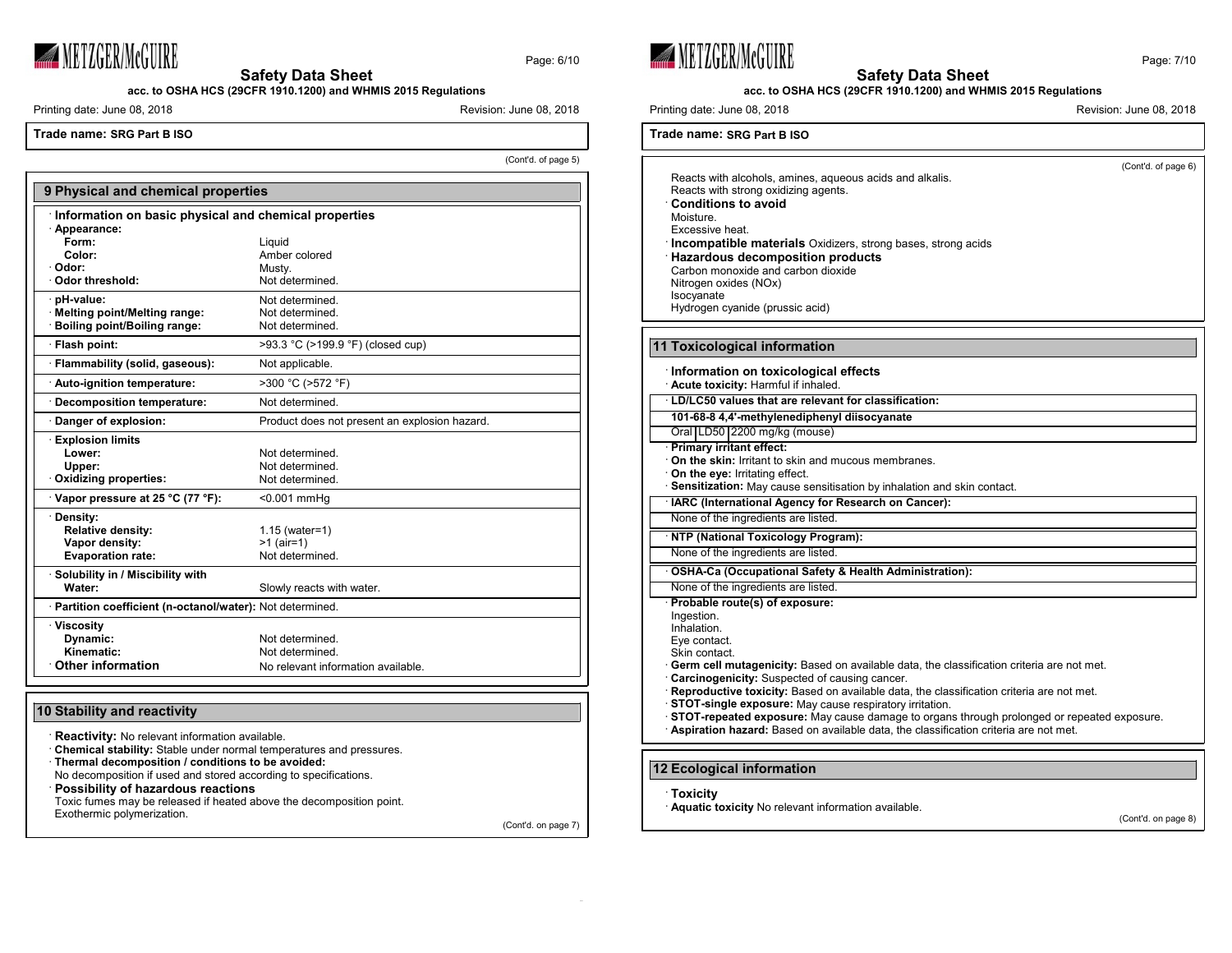

**acc. to OSHA HCS (29CFR 1910.1200) and WHMIS 2015 Regulations**

Printing date: June 08, 2018 **Revision: 1999** Revision: June 08, 2018

# **Trade name: SRG Part B ISO**

(Cont'd. of page 7)

Page: 8/10

- · **Persistence and degradability** No relevant information available.
- · **Bioaccumulative potential:** No relevant information available.
- · **Mobility in soil:** No relevant information available.
- · **Additional ecological information**
- · **General notes:**

Do not allow undiluted product or large quantities of it to reach ground water, water course or sewage system.

#### · **Results of PBT and vPvB assessment**

- · **PBT:** Not applicable.
- · **vPvB:** Not applicable.

· **Other adverse effects** No relevant information available.

#### **13 Disposal considerations**

# · **Waste treatment methods**

### · **Recommendation:**

Can be disposed of with household garbage after solidification following consultation with the waste disposal facility operator and the pertinent authorities and adhering to the necessary technical regulations. The user of this material has the responsibility to dispose of unused material, residues and containers in compliance with all relevant local, state and federal laws and regulations regarding treatment, storage and disposal for hazardous and nonhazardous wastes.

#### · **Uncleaned packagings**

· **Recommendation:** Disposal must be made according to official regulations.

| <b>14 Transport information</b>                                                   |                 |  |
|-----------------------------------------------------------------------------------|-----------------|--|
| <b>UN-Number</b><br>DOT, ADR, IMDG, IATA                                          | Not regulated.  |  |
| UN proper shipping name<br>DOT, ADR, IMDG, IATA                                   | Not regulated.  |  |
| Transport hazard class(es)                                                        |                 |  |
| DOT, ADR, IMDG, IATA<br>· Class                                                   | Not regulated.  |  |
| Packing group<br>DOT, ADR, IMDG, IATA                                             | Not regulated.  |  |
| <b>Environmental hazards</b><br>Marine pollutant:                                 | No              |  |
| <b>Special precautions for user</b>                                               | Not applicable. |  |
| Transport in bulk according to Annex II of<br><b>MARPOL73/78 and the IBC Code</b> | Not applicable. |  |

(Cont'd. on page 9)





### **acc. to OSHA HCS (29CFR 1910.1200) and WHMIS 2015 Regulations**

Printing date: June 08, 2018 **Revision: 1999** Revision: June 08, 2018

**Trade name: SRG Part B ISO**

(Cont'd. of page 8)

| 15 Regulatory information                                                                                                         |        |
|-----------------------------------------------------------------------------------------------------------------------------------|--------|
| Safety, health and environmental regulations/legislation specific for the substance or<br>mixture<br>United States (USA)<br>∙SARA |        |
| Section 302 (extremely hazardous substances):                                                                                     |        |
| None of the ingredients are listed.                                                                                               |        |
| Section 355 (extremely hazardous substances):                                                                                     |        |
| None of the ingredients are listed.                                                                                               |        |
| Section 313 (Specific toxic chemical listings):                                                                                   |        |
| 9016-87-9 diphenylmethanediisocyanate, isomeres and homologues                                                                    |        |
| 101-68-8 4.4'-methylenediphenyl diisocyanate                                                                                      |        |
| TSCA (Toxic Substances Control Act)                                                                                               |        |
| All ingredients are listed.                                                                                                       |        |
| Proposition 65 (California)                                                                                                       |        |
| Chemicals known to cause cancer:                                                                                                  |        |
| None of the ingredients are listed.                                                                                               |        |
| Chemicals known to cause developmental toxicity for females:                                                                      |        |
| None of the ingredients are listed.                                                                                               |        |
| Chemicals known to cause developmental toxicity for males:                                                                        |        |
| None of the ingredients are listed.                                                                                               |        |
| Chemicals known to cause developmental toxicity:                                                                                  |        |
| None of the ingredients are listed.                                                                                               |        |
| <b>EPA (Environmental Protection Agency):</b>                                                                                     |        |
| 9016-87-9 diphenylmethanediisocyanate, isomeres and homologues                                                                    | CBD    |
| 101-68-8 4.4'-methylenediphenyl diisocyanate                                                                                      | D, CBD |
| · IARC (International Agency for Research on Cancer):                                                                             |        |
| None of the ingredients are listed.                                                                                               |        |
| Canadian Domestic Substances List (DSL) (Substances not listed.):                                                                 |        |
| All ingredients are listed.                                                                                                       |        |
|                                                                                                                                   |        |

# **16 Other information**

This information is based on our present knowledge. However, this shall not constitute a guarantee for any specific product features and shall not establish a legally valid contractual relationship.

#### · **Abbreviations and acronyms:**

ADR: European Agreement concerning the International Carriage of Dangerous Goods by Road

- IMDG: International Maritime Code for Dangerous Goods
- DOT: US Department of Transportation
- IATA: International Air Transport Association CAS: Chemical Abstracts Service (division of the American Chemical Society)

LC50: Lethal concentration, 50 percent

(Cont'd. on page 10)